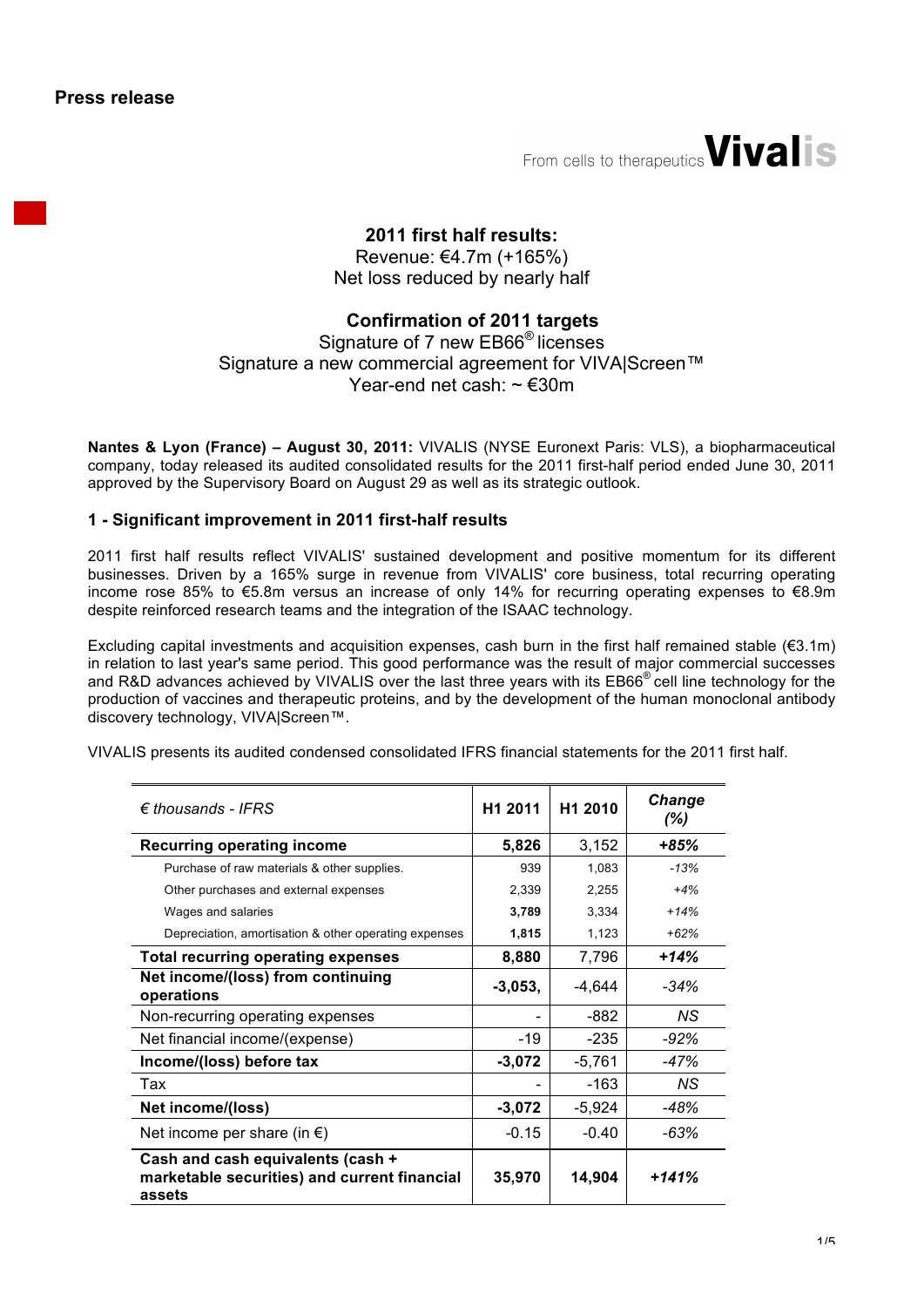The interim financial report, including notably detailed presentations of IFRS accounts is available at the company's website: www.vivalis.com, under Investors/Financial information/Financial documents.

#### **Sustained revenue growth in first half**

| $\epsilon$ k - IFRS                                            | H1 2011 | H <sub>1</sub> 2010 | <b>Change</b><br>(%) |
|----------------------------------------------------------------|---------|---------------------|----------------------|
| Revenue from services                                          | 830     | 507                 | $+64%$               |
| Licensing income (upfront &<br>milestone payments)             | 3,859   | 1,263               | $+205%$              |
| <b>Revenue</b>                                                 | 4,688   | 1,770               | +165%                |
| Change in inventory of own<br>production of goods and services |         | 21                  | ΝS                   |
| Own production of goods and<br>services capitalised            | 38      | 125                 | -70%                 |
| Operating grants                                               | 298     | 363                 | -18%                 |
| Other income                                                   | 802     | 873                 | -8%                  |
| <b>Recurring operating income</b>                              | 5,826   | 3,152               | $+85%$               |

Recurring operating income amounted to €5.8m in the 2011 first half, up 85% over last year's same period driven mainly by strong year-on-year revenue growth of 165%.

Operating grants were down €0.1m (-18%) while other income including mainly Research Tax Credit declined slightly by 8% despite increased R&D expenditures after payments made by customers in France and French public entities.

The make-up of recurring operating income evolved significantly from the same prior-year period. Revenue (from commercial partners) accounted for 81% of recurring operating income in the 2011 first half, up from 56% one year earlier.

#### **Operating expenses: increase kept under control following the acquisition of antibody discovery technologies**

In the first six months, VIVALIS continued to pursue its investment strategy both through internal development and external growth. VIVALIS accordingly has continued to invest in its laboratory facilities in Nantes and Lyon, and at the end of April 2011 acquired the ISAAC high-throughput screening (HTS) singlecell antibody discovery technology developed by the Japanese company, SC World. Following this acquisition, VIVALIS opened a subsidiary in Japan with six people to develop agreements in Asia.

These developments were the main factors behind the limited year-on-year increase in recurring operating expenses in the 2011 first half.

As the main operating expense item (nearly 43% of the total), personnel costs rose 14% to €3.8m from the same period one year earlier. This increase resulted from the 16% rise in the average number personnel of VIVALIS Group from 88.2 FTE (full-time equivalents) in the 2010 first half to 102.4 FTE for the same period in 2011.

Between the first six months of 2010 and 2011, expenditures for raw materials and other supplies declined 13% to €0.9m while other purchases and external expenses rose only 4% to €2.3m.

Depreciation, amortisation and provisions rose significantly in the period (+75%) from €0.9m to €1.6.m. This includes depreciation expenses for the new research and development laboratory in Nantes commissioned in June 2010 and related equipment, as well as those for the new antibody discovery technologies acquired in 2010 and 2011.

In the 2011 first half, the breakdown for expenses that was comparable to 2010 reflected VIVALIS' strategic priorities: R&D expenditure totalling €6.8m accounted for 77% of recurring operating expenses and general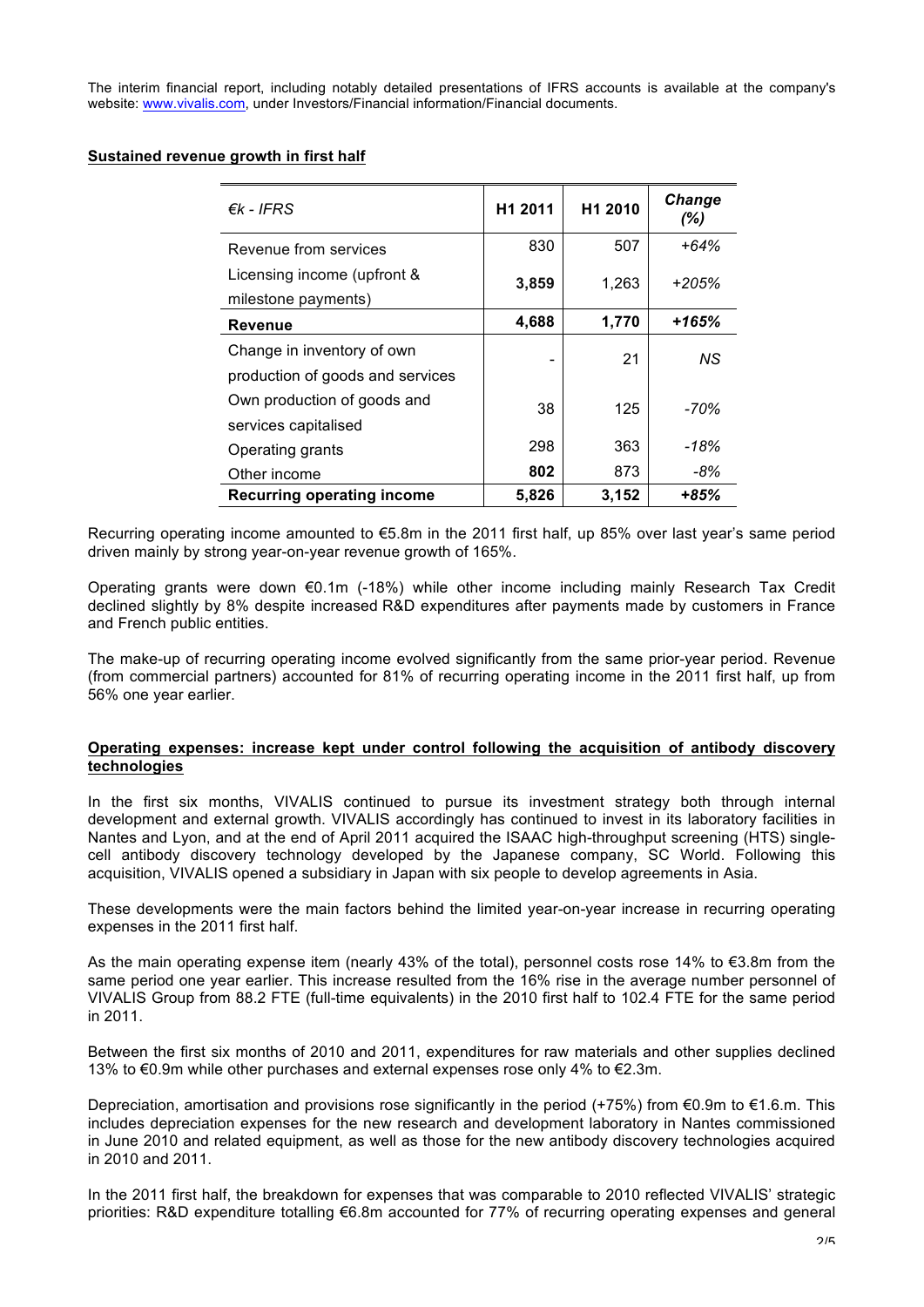and administrative expenses of €2.1m only 23%.

On that basis, the loss from continuing operations improved significantly, declining from  $\epsilon$ 4.6m for the first six months of 2010 to €3.1m for the same period this year.

Non-recurring operating expenses of €0.9m for the 2010 first half reflected the revaluation at June 30, 2010 of debt for the earnout payment in connection with the acquisition of Humalys in January 2010 remeasured after the agreement was signed with Sanofi Pasteur for the discovery of new human monoclonal antibodies announced on June 8, 2010.

As a result, for the 2011 first half, income before taxes represented a loss €3.1m, down from a loss of €5.5m for the same period in 2010.

#### **Net income/(loss)**

Net financial income was nearly positive for the 2011 first half compared with a net expense of €0.2m one year earlier. This improvement reflects a much stronger cash balance compared with the 2010 first half following the rights issue carried out in July 2010.

On this basis, VIVALIS' net loss showed significant improvement, declining 48% to €3.1m from €5.9m one year earlier.

#### **A healthy and solid financial structure**

Shareholders' equity at June 30, 2011 was €41.7m compared to €44.3m at December 31, 2010. Long-term borrowings amounted to €7.6m compared to €6.8m at December 31, 2010.

Cash and cash equivalents and current financial assets amounted to €36.0m at June 30, 2011 compared with €42.5m at December 31, 2011, reflecting well managed cash burn.

The total balance sheet at June 30, 2011 was €79.4m, remaining stable in relation to €79.5m at 31 December 2010.

VIVALIS continues to have a strong financial position to successfully pursue its program for developing proprietary products with high potential for creating value.

## **2 - 2011 first-half operating highlights: sustained pace of scientific and commercial successes and accelerating growth**

The 2011 first half saw major developments for each of VIVALIS' core activities, in line with its business model.

#### **The VIVA|Screen™ platform for human monoclonal antibody discovery strengthened with the acquisition of ISAAC technology developed by SCWorld in Japan**

In connection with the collaboration agreement signed in June 2010 with Sanofi Pasteur for the discovery and development of fully human monoclonal antibodies against several infectious disease targets, in January 2011 VIVALIS announced the launch of a second development program. This new agreement highlights strong interest by a major international pharmaceutical group for the VIVA|Screen™ technology developed by VIVALIS in the field of human monoclonal antibodies.

Within the framework of another collaboration agreement focusing on another target, in early 2011, VIVALIS and the Singapore Immunology Network (SIgN), an institute of the Agency of Science, Technology and Research (A\*STAR), discovered two new fully human monoclonal antibodies that may be used to combat the Chikungunya virus. There currently exists no available vaccine or specific treatment for this disease.

Finally, VIVALIS has considerably strengthened its technological leadership in the field of human monoclonal antibodies with the acquisition late April 2011 of the ISAAC high-throughput screening (HTS) single-cell antibody discovery technology based on isolated B-lymphocytes for the discovery of human monoclonal antibodies.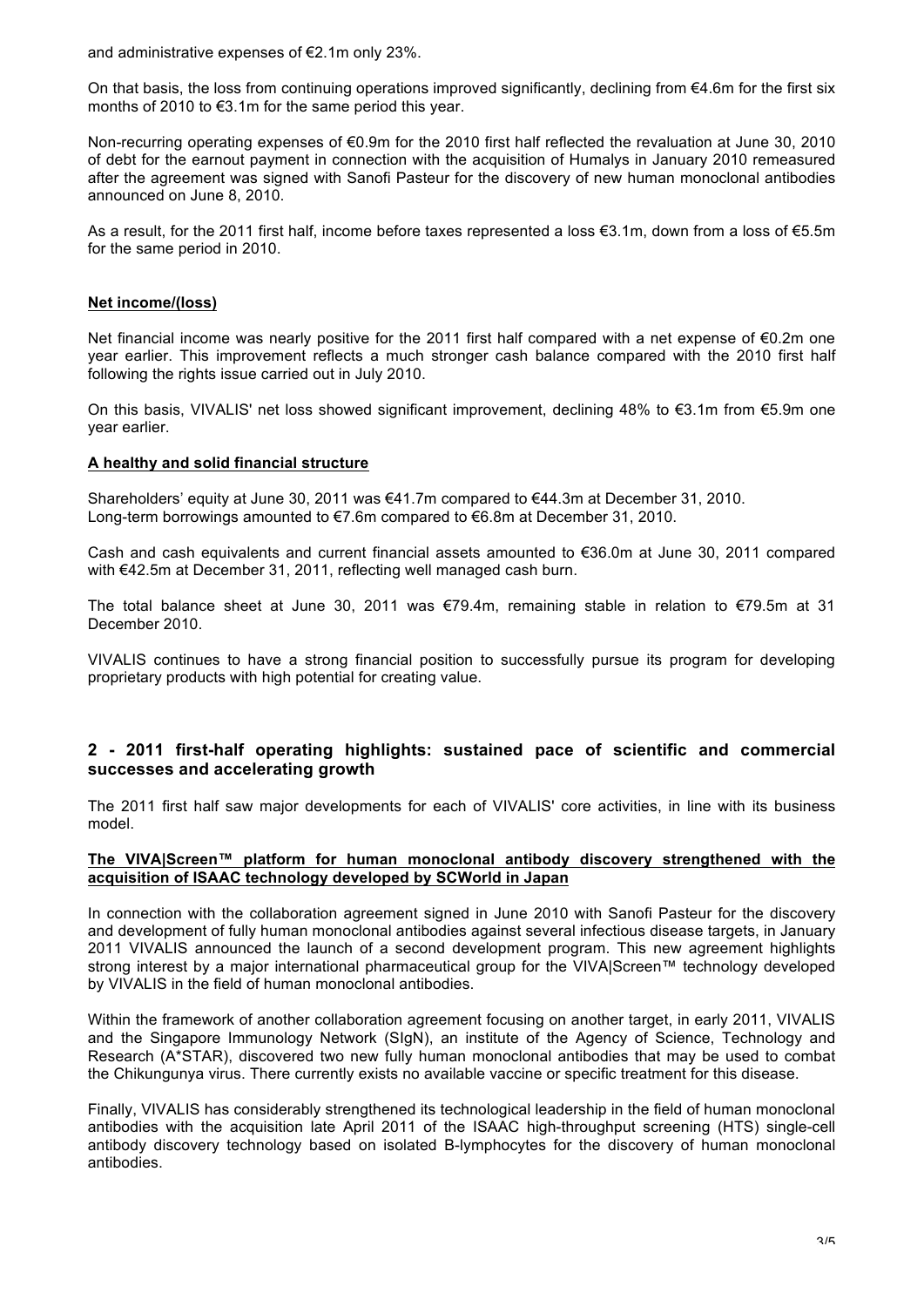## **Ongoing commercial and scientific advances by the EB66® technology platforms**

At the same time, commercial momentum for the  $EB66<sup>®</sup>$  platform continued with the signature of two new commercial licenses with Kyoto Biken and Transgene for the production of vaccines. VIVALIS also concluded two new research license agreements with Okairos and a company whose name has not been disclosed. These developments confirm the EB66® cell line's status as the cell substrate industry standard for the manufacture of viral vaccines. And after GlaxoSmithKline (GSK) received the green light from the US Food and Drug Administration (FDA) in late 2010 for Phase 1 clinical trials, approval to conduct human injections in clinical trials granted by the Japanese health authorities in early 2011 to Kaketsuken, a licensee of GlaxoSmithKline, further reinforced this position.

In addition, the co-exclusive licence EB66*®* concluded between GSK and VIVALIS in 2007 in the influenza vaccine field became a fully exclusive agreement in the first half after the termination of the influenza license agreements with Nobilon and CSL. The now exclusive nature of GSK's influenza license will trigger the payment of other additional milestone payments and higher royalties under the terms of the agreement.

#### **R&D investments**

In addition to the SC World acquisition in Japan, in the first half VIVALIS pursued R&D investments to further accelerate its research programmes and the commercial development of its technologies:

- Reinforcing teams with the addition of 16 new employees devoted in large part to developing the VIVA|Screen™ technology;
- Opening a new research laboratory in Toyama (Japan) following the acquisition of SC World, to accelerate penetration of the Japanese and Asian market;
- Filing three new patent applications to strengthen the intellectual property protection for its technologies and products. During the same period two patents have been granted to VIVALIS.

## **3 - Outlook and objectives**

On the strength of 2011 first-half commercial, scientific and financial performances, VIVALIS will pursue its developments and confirms all its annual targets, with certain already met (signature of two commercial licenses for the  $EB66^{\circ}$  technology, a new clinical trial for a vaccine product on the  $EB66^{\circ}$  cell line, industrialisation of the VIVA|Screen™ platform):

- The signature of 6 to 7 new license agreements for the EB66<sup>®</sup> cell line in 2011 including 2 commercial licenses (with 4 already signed):
- $-$  A new clinical trial for a human vaccine product on the EB66<sup>®</sup>: trial already launched for an influenza vaccine in Japan by Kaketsuken;
- A new commercial agreement for antibody discovery:
- Consolidated year-end cash of approximately of €30m after factoring in capital investments of €8m.

Franck Grimaud, CEO and Majid Mehtali, CSO, co-managers of VIVALIS, concluded: *"The 2011 first-half was particularly eventful for each of the Company's activities. Commercial and scientific advances drove very strong revenue. Our EB66® technology continues to make progress in establishing its position as a solution*  for replacing the use of eggs in the manufacturing process for both human and veterinarian vaccines as well *as for prophylactic and therapeutic vaccines. At the same time, we have been successful in strengthening the performance of the VIVA|Screen™ antibody discovery platform and making progress in our collaboration*  with Sanofi Pasteur. This first half also was marked by further international expansion with the opening of *VIVALIS' first foreign subsidiary in Japan, strengthening our presence with a number of customers we already have in this region. Finally, we continue to have a sound and solid financial position, a significant advantage in the current economic climate. With technological and human assets and our solid financial position, we have thus the resources to pursue VIVALIS' development with considerable confidence and enthusiasm."*

#### \*\*\*\*\*\*\*\*\*\*\*\*\*\*\*\*\*\*\*\*\*\*

**Next financial press release: 2011 third-quarter sales October 20, 2011, after NYSE Euronext market closing**